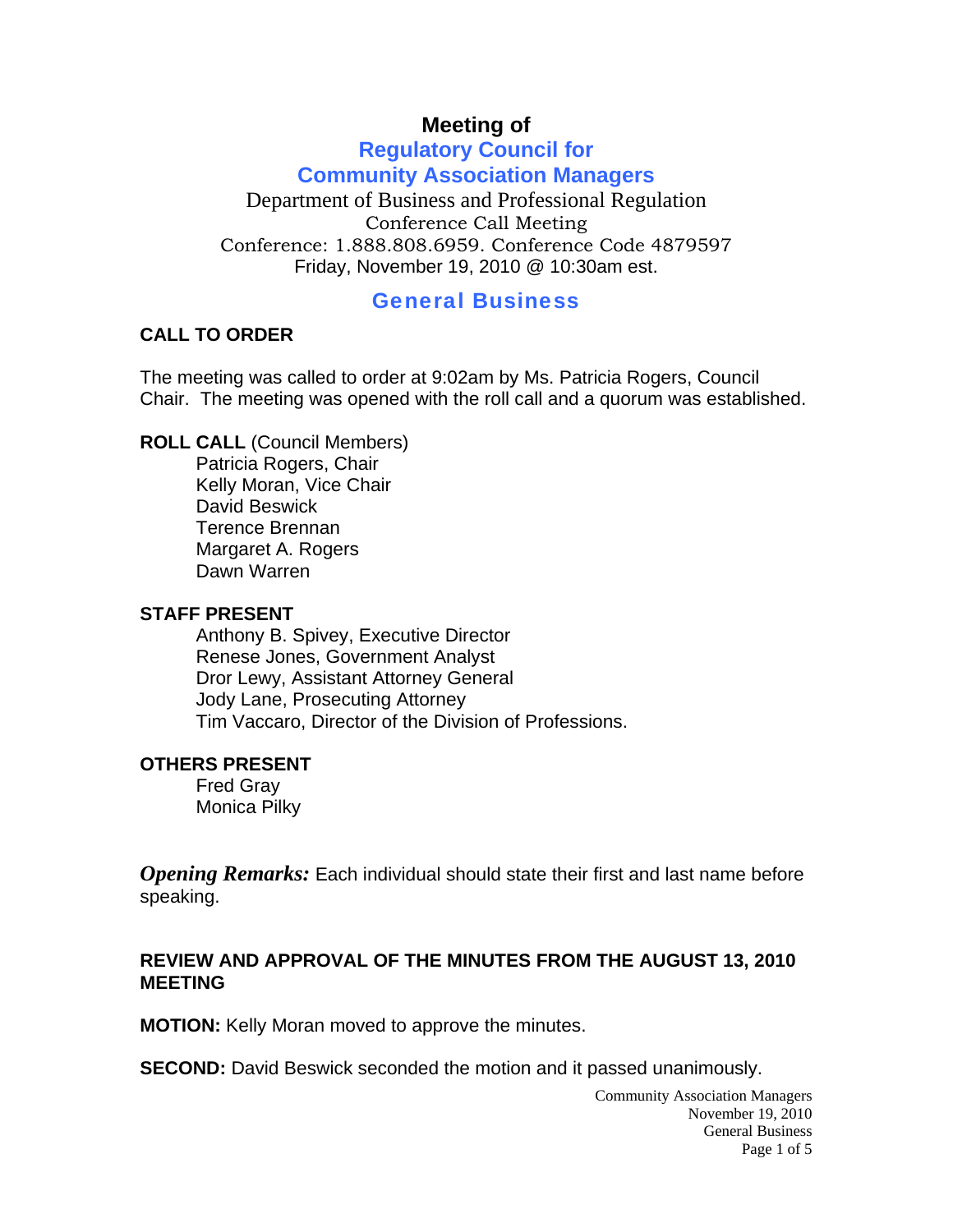# **CHAIR REPORT**

Ms. Patricia Rogers, welcomes all participants and requests that there be no cross talking and that participants only address the items on the agenda during the meeting.

## **COUNCIL COUNSEL REPORT**

**1.** Rules Report:

61E14-2.001 Standards of Professional Conduct

• David Beswick moved to approve the new language in the (last line) of sub-section 5 stating, "A licensee may be held responsible by the department for the actions of all persons who perform community Association Management related functions under his or its supervision or control if the licensee knew, or should have known of his subordinate's conduct." Kelly Moran seconded the motion. Motion then passed, unanimously.

61E14-1.001 Pre-licensure Education Requirements

- Kelly Moran moved to strike out the hardship language in 61E14-4.001. Dawn Warren seconded the motion. Motion then passed, unanimously.
- Kelly Moran moved to approve amendments to 61E141.001 with a stipulation that the new rule would become effective 180 days after the adoption of the rule. David Beswick seconded the motion. Motion then passed, unanimously.

61E14-4.001 Continuing Education Renewal Requirements

• Kelly Moran moved to pass the amendments to 61E14-4.001 to include the addition of 10 hours of continuing education for any applicant who becomes licensed with more than half the renewal period remaining and no continuing education for applicants who become licensed with less than half of the renewal period remaining. David Beswick seconded the motion. Motion then passed, unanimously.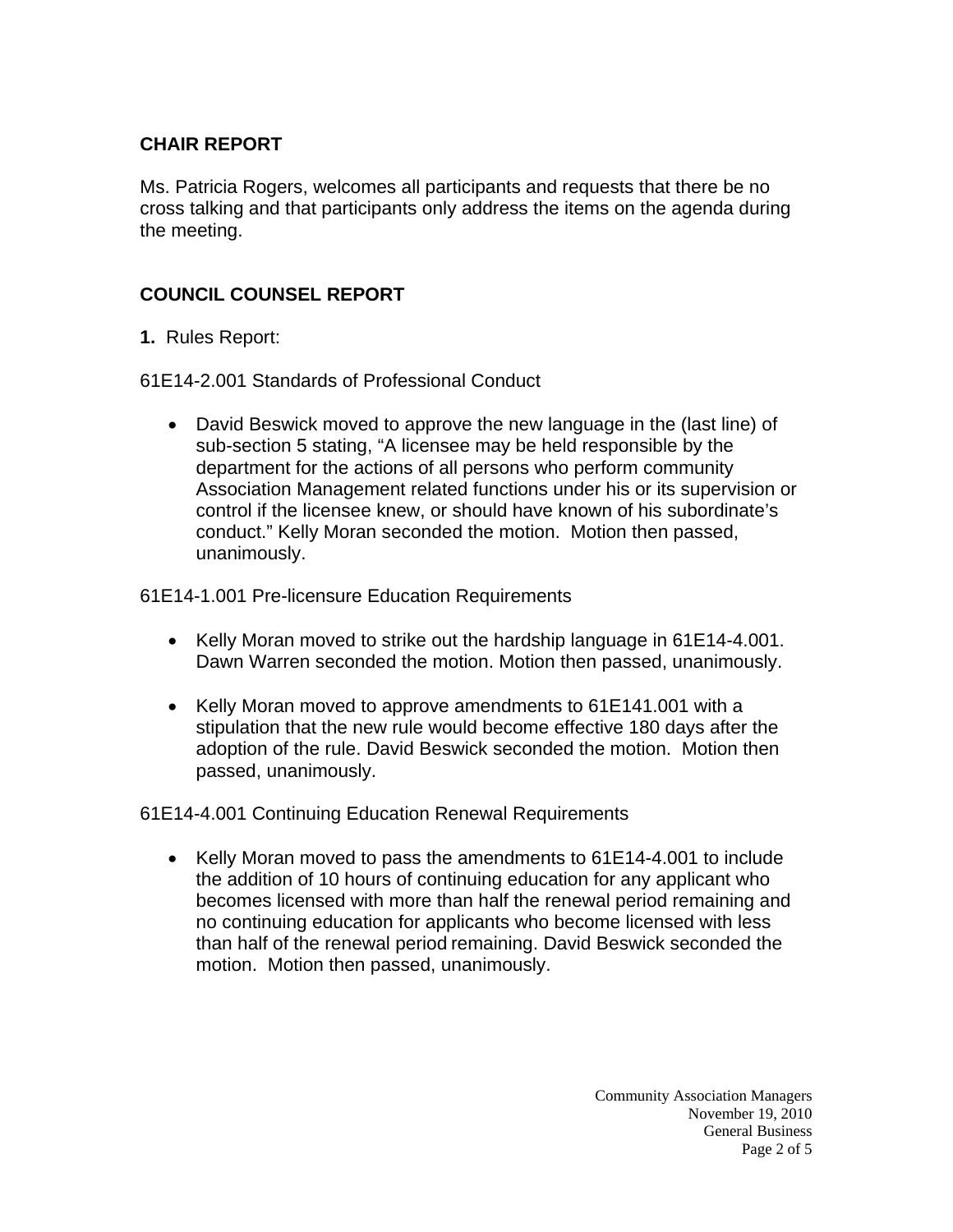**2.** Mr. Howard Hochman ~ Motion for Award of Attorney Fees.

Kelly Moran moved to approve the joint stipulation regarding the petitioner's motion for award of attorney's fees at \$4500.00 to be paid within thirty days. David Beswick seconded the motion. Motion then passed, unanimously.

**3.** Supplemental info regarding: Blanco vs. DBPR Rule Challenge Case

David Beswick moved to accept Dror Lewy's statement that he will return at the next board meeting with new language to rule 61E14-2.001 "Standards of Professional Conduct". Kelly Moran seconded the motion. Motion then passed, unanimously.

## **PROSECUTING ATTORNEY'S REPORT**

Ms. Lane provided an updated statistical report on the prosecution and regulation of CAMs report to the members.

The Council requested that changes be made to the report such as, adding addresses of licensees, etc.

## **EXECUTIVE DIRECTOR**

Mr. Spivey provided the committee with the September 30, 2010 financial statements as follows:

Operating Account - \$594,315

Unlicensed Activity Account - \$74,802

## **COUNCIL INFORMATION**

- **1.** The Council had considerable discussion on the National Board of Certification for Community Association Managers (NBC-CAM) Licensure Examination but took no action.
- **2.** CAM Public Information Program

Terence Brennan motioned that the Council will decide which outline for flyer they will use and that Kelly Moran will provide the language for that flyer. David Beswick seconded the motion. Motion then passed, unanimously.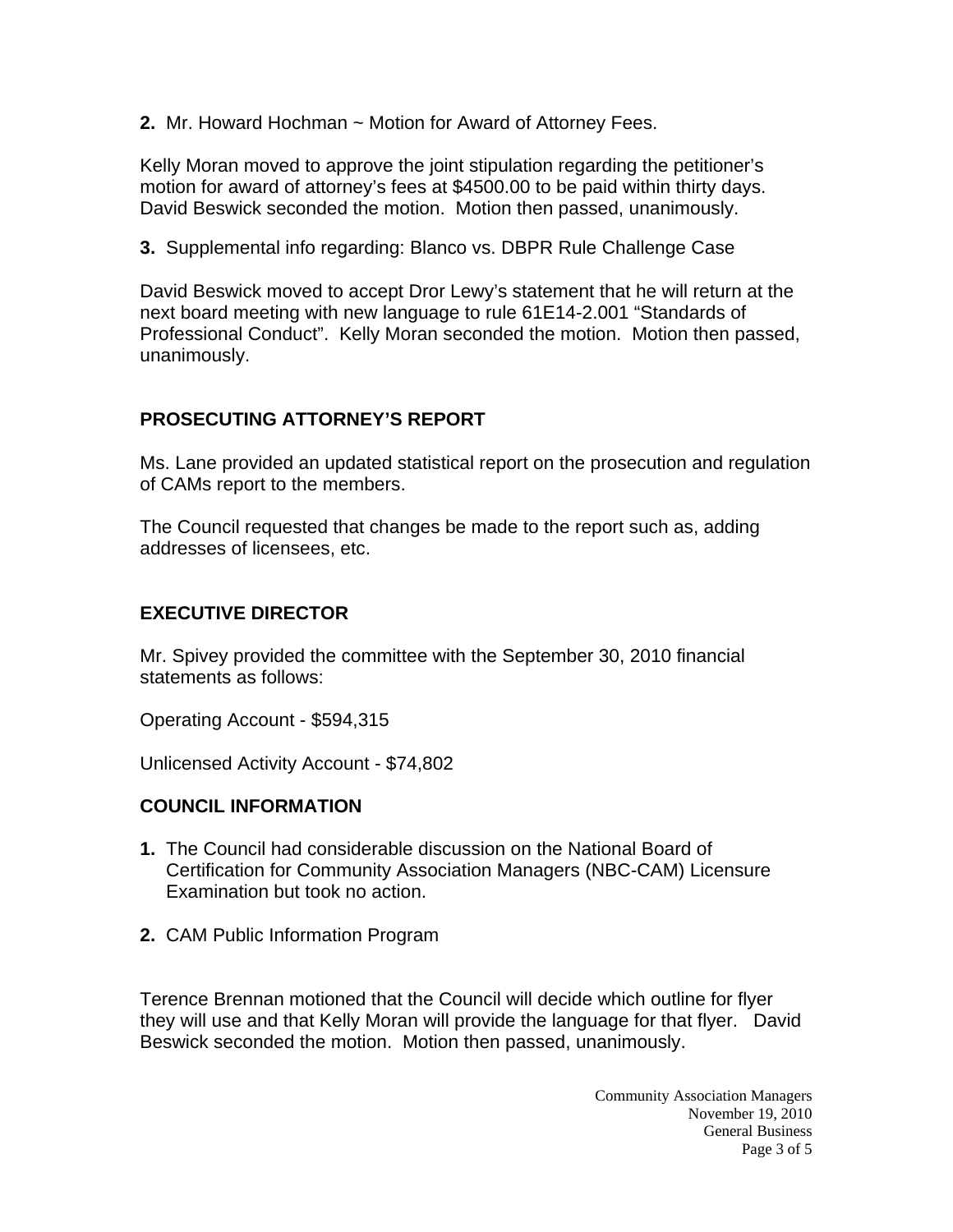**3.** Removal of Complaints from CAM Records

No action could be taken by the Council due to the restrictions in record keeping as provided by FS. 468.4365.

**4.** Review of Disciplinary Rules and Fines

This item was tabled to the next meeting.

**5.** Update on Rules

Mr. Lewy discussed the requirement of HB1562 now requiring ratification by the Legislature before any rules can be changed.

**6.** Discussion on Re-Designating the Council to a Board

Tim Vaccaro stated that the department, due to the current changes in administration, was not able to indicate either yes or no to the change.

The Council discussed with Mr. Vaccaro the steps needed to be taken in order for the Council to become recognized as a Board.

Kelly Moran motioned, that Patricia Rogers is to send a letter on behalf of the Council to the Legislature requesting that the Council become recognized as a Board. Maggie Rogers seconded the motion. The motion then passed, unanimously.

**7.** Education Requirements for Manager

This item was tabled to the next meeting.

## **SUGGESTED TOPICS FOR THE NEXT MEETING**

To further discuss the information on the credentials of the experts that the department uses on their cases.

To further discuss that all in person meetings need to have all members present.

To further discuss the guidelines for public participation in Council meetings.

To further discuss disciplinary and rules fines.

To further discuss education requirements for Community Association Managers.